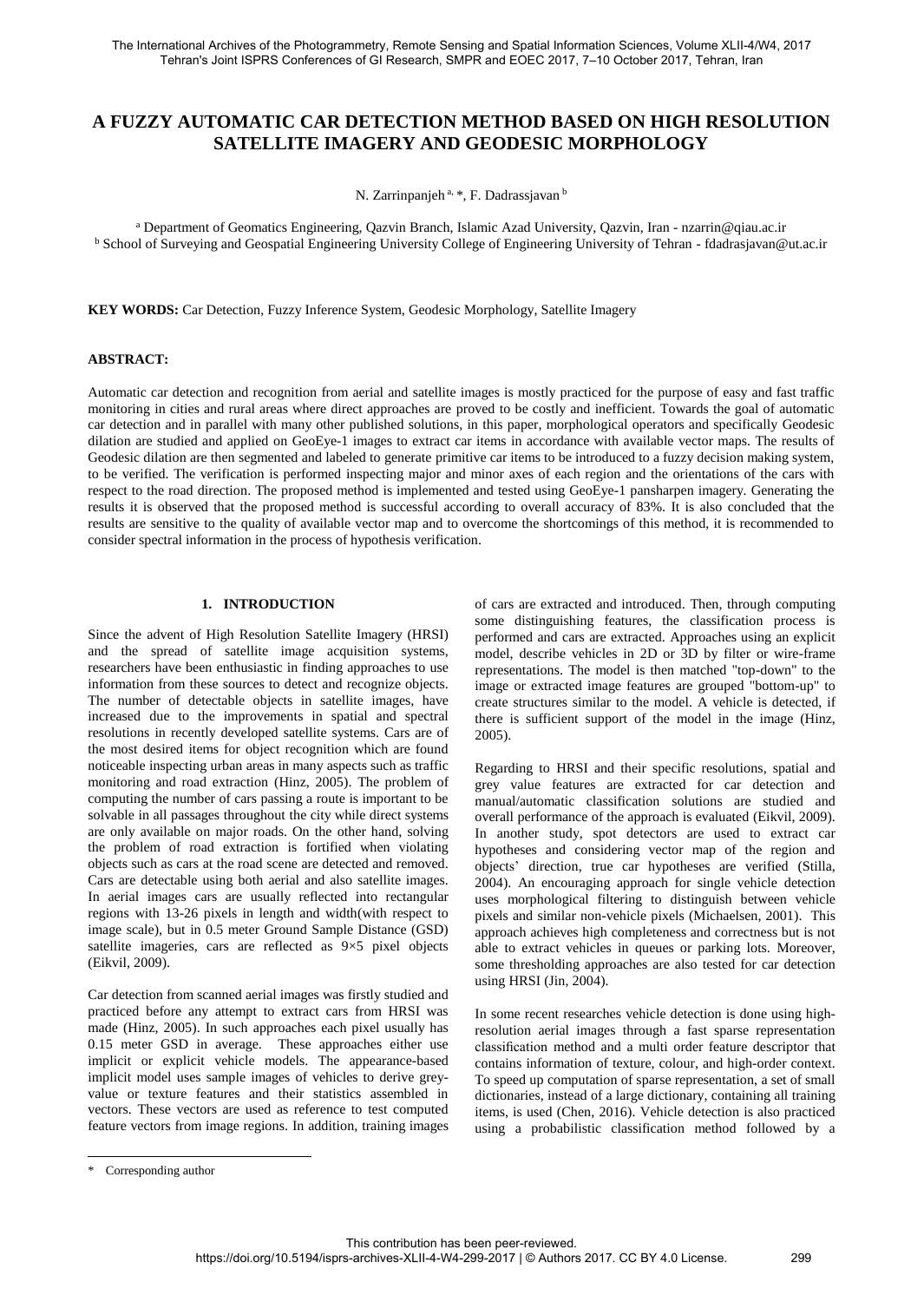refinement, based on object segments using registered aerial RGB images and airborne LiDAR data. Pixel-wise vehicle probability estimation is achieved using Gaussian process (GP) classification and object segments are obtained by applying a gradient based segmentation algorithm (GSEG)(Liu, 2016).

In this paper, morphological operators and more specifically, Geodesic dilation for the purpose of car detection are introduced and tested. In the next sections, introducing Geodesic dilation, the proposed car detection approach is explained. Then, using sample satellite images and vector maps the proposed method is developed and tested and finally, the results of the study are discussed.

## **2. GEODESIC MORPHOLOGY FOR CAR DETECTION**

Mathematical morphology is a tool for extracting image components that are useful in the representation and description of region shape such as boundaries and convex hull (Gonzalez 2003). Geodesic dilation is one of the processing that seems to be useful for robust car detection. Morphological Geodesic dilation employs two input image known as marker and mask images. Both images must have the same size and the mask image must have intensity values greater or equal to the marker image. The marker image is dilated by an elementary isotropic structuring element and the resulting image is forced to remain below the mask image (Arefi 2005). In equation 1 the marker image is denoted by *J* and the mask image by *I*. The Geodesic dilation of size *1* of the marker image *J* with respect to mask image *I* is defined as

$$
\delta_l^{(1)}(J) = (J \oplus B)^\wedge I \tag{1}
$$

In this equation  $\wedge$  stands for the point-wise minimum operation between the dilated marker image and the mask image and  $J\oplus B$ is the dilation of *J*, using the elementary isotropic structuring element *B*. The Geodesic dilation of size *n* of the marker image *J* with respect to a mask image *I* is obtained by performing n successive Geodesic dilations of size *l* of *J* with respect to *I* (Arefi, 2005).

$$
\delta_l^{(n)}(J) = \delta_l^{(1)}(J)^\circ \delta_l^{(1)}(J)^\circ \delta_l^{(1)}(J)^\circ \dots^\circ \delta_l^{(1)}(J) \tag{2}
$$

The desired reconstruction is achieved by carrying out Geodesic dilations until stability is reached. In other words, this process can be thought of as repeated dilations of the marker image until the contour of the marker image fits under the mask image. When further dilations do not change the marker image any more, the iterative process is finished (Arefi, 2005).



Figure 1. Mask and marker images in Geodesic dilation.

# **3. CAR DETECTION BASED ON GEODESIC DILATION**

As previously mentioned this paper is dedicated to detection and recognition of cars based on HRSI and roads vector maps using morphological operators. The flowchart of the proposed method is presented in figure 2.

At the first layer of processing, roads are extracted overlaying vector map and HRSI. Therefore, nodes from vector map are projected to the image and pixels under each road segment is extracted. Although sometimes available maps are not updated or may suffer from some geometrical distortions to avoid distractions from the basic goals of this research road maps are assumed to be error free.



Figure 2. The flowchart of the proposed method.

At the next step, Geodesic dilation is applied on the image of each extracted road. Thresholding the results, candidate car pixels are extracted. Then, as cars are supposed to be recognized by the shape and size in this specific study, the results of the previous process should go through segmentation to label each connected candid pixels into candid regions to be evaluated and verified in the final step of processing.

At the final step, the labelled regions are introduced to a fuzzy decision making engine to evaluate and verify regions which are assumed to be car items. This can take place according to the shape features and intensity values of each region. This process is established through inspecting three main shape features of each region; major and minor axes and orientation. As it is predicted, a car has a specific size with respect to sensor GSD and is supposed to lie towards specific orientation considering centreline axis direction of the road. Using a fuzzy solution, car hypothesis verification is performed. The mentioned fuzzy solution takes shape features as input variables and produces the possibility of true detection as output. Input and output parameters, linguistic variables and labels in depicted in Table 1. Fuzzy membership functions of the input and output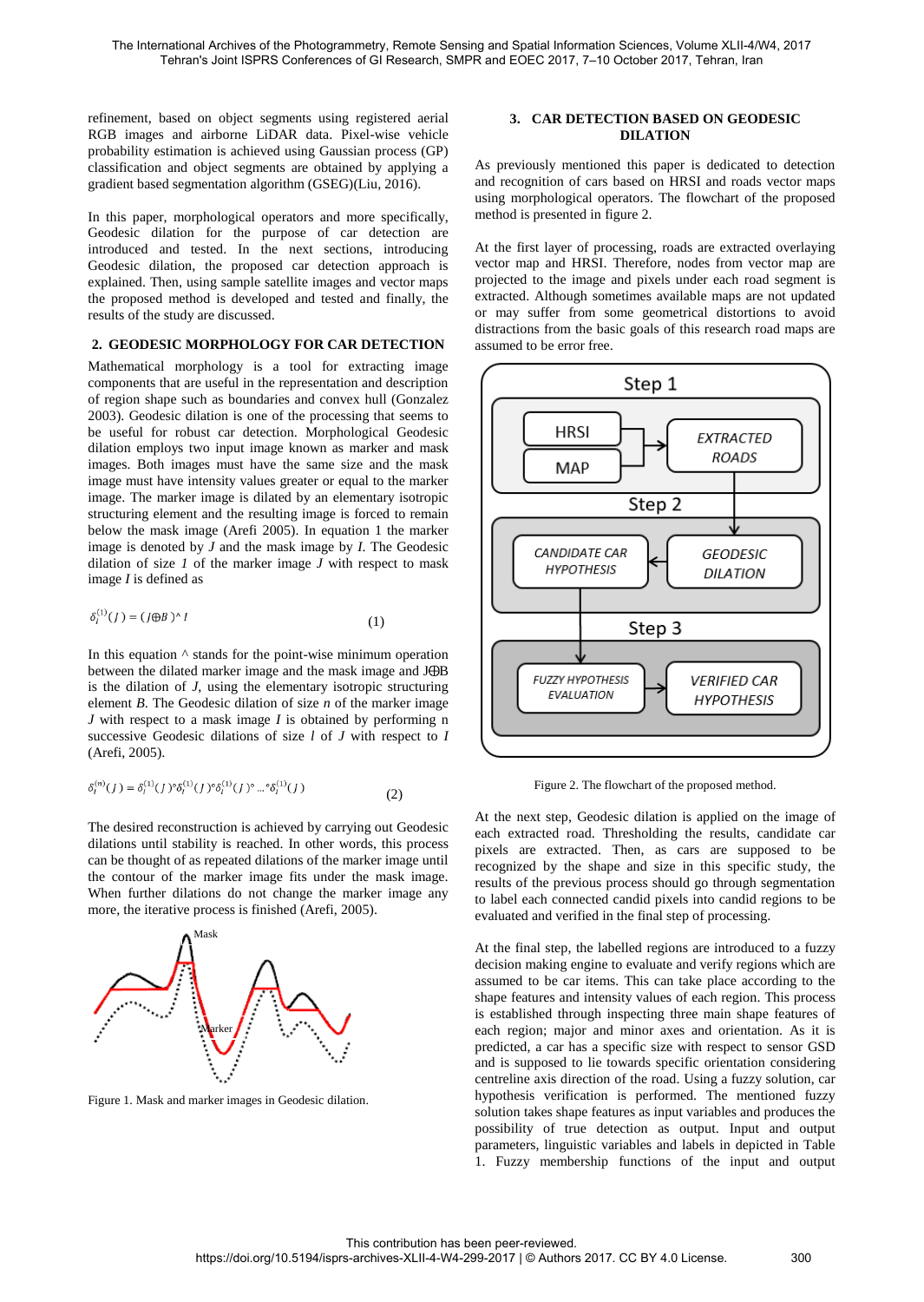variables are depicted in figure 3. The defined rules for the fuzzy inference system are listed in Table 2.



Figure 3. a) Membership function of Major axis length of the region. b) Membership function of Minor axis length of the region. c) Membership function of Orientation of the major axis. d) Membership function of output Car.

Table 1. Linguistic variables and labels for the designed Fuzzy Inference system.

| Linguistic variable    | Linguistic Labels           |
|------------------------|-----------------------------|
| Input #1: Major Length | Smaller-Fit-Larger          |
| Input #2: Minor Length | Smaller-Fit-Larger          |
| Input #3: Orientation  | Near $0 -$ Near 90          |
| Output: CAR            | NoCar-ProbNoCar-ProbCar-Car |

| Table 2. Fuzzy rules for candidate car verification.          |  |  |  |  |
|---------------------------------------------------------------|--|--|--|--|
| Rules                                                         |  |  |  |  |
| 1. If (MajorLength is Fit) and (MinorLength is Fit) then (Car |  |  |  |  |
| is $CAR$ ) $(1)$                                              |  |  |  |  |
| 2. If (MajorLength is Smaller) and (MinorLength is Fit) and   |  |  |  |  |
| (Orientation is Near0) then (Car is ProbCar) (1)              |  |  |  |  |
| 3. If (MajorLength is Larger) and (MinorLength is Fit) and    |  |  |  |  |
| (Orientation is Near0) then (Car is ProbCar) (1)              |  |  |  |  |
| 4. If (MajorLength is Fit) and (MinorLength is Smaller) and   |  |  |  |  |
| (Orientation is Near0) then $(Car$ is Prob $Car(1)$           |  |  |  |  |
| 5. If (MajorLength is Fit) and (MinorLength is Larger) and    |  |  |  |  |
| (Orientation is Near0) then (Car is ProbCar) (1)              |  |  |  |  |
| 6. If (MajorLength is Smaller) and (MinorLength is Smaller)   |  |  |  |  |
| and (Orientation is Near90) then (Car is NoCar) (1)           |  |  |  |  |
| 7. If (MajorLength is Larger) and (MinorLength is Larger) and |  |  |  |  |
| (Orientation is Near90) then (Car is NoCar) (1)               |  |  |  |  |
| 8. If (MajorLength is Smaller) and (MinorLength is Larger)    |  |  |  |  |
| and (Orientation is Near0) then (Car is ProbNoCar) (1)        |  |  |  |  |
| 9. If (MajorLength is Larger) and (MinorLength is Smaller)    |  |  |  |  |
| and (Orientation is Near0) then (Car is ProbNoCar) (1)        |  |  |  |  |
| 10. If (MajorLength is Fit) and (MinorLength is Fit) and      |  |  |  |  |
| (Orientation is Near90) then (Car is ProbCar) (1)             |  |  |  |  |
| 11. If (MajorLength is not Fit) and (MinorLength is Fit) and  |  |  |  |  |
| (Orientation is Near0) then (Car is ProbCar) (1)              |  |  |  |  |
| 12. If (MajorLength is Fit) and (MinorLength is not Fit) and  |  |  |  |  |
| (Orientation is Near0) then (Car is ProbCar) (1)              |  |  |  |  |
| 13. If (MajorLength is Smaller) and (MinorLength is Smaller)  |  |  |  |  |
| then (Car is ProbNoCar) (1)                                   |  |  |  |  |
| 14. If (MajorLength is Larger) and (MinorLength is Larger)    |  |  |  |  |
| then $(Car$ is ProbNoCar $)$ (1)                              |  |  |  |  |
| 15. If (MajorLength is Smaller) then (Car is ProbNoCar) (1)   |  |  |  |  |
| 16. If (MajorLength is Larger) then (Car is ProbNoCar) (1)    |  |  |  |  |
| 17. If (MinorLength is Smaller) then (Car is ProbNoCar) (1)   |  |  |  |  |
| 18. If (MinorLength is Larger) then (Car is ProbNoCar) (1)    |  |  |  |  |
|                                                               |  |  |  |  |

#### **4. IMPLEMENTATION AND RESULTS**

To inspect the capabilities of the proposed method for car detection using HRSI, it is implemented and tested using GeoEye-1 pan-sharpen satellite image of urban area in the city of Tehran. The road map of roads of the corresponding region is also available at the scale of 1:2000. The overlaying road map and satellite image road regions with respect to each element in the map are extracted. The test data set and overlaid vector map are presented in figure 4.

As experimented, a number of 208 road segments are individually located and extracted in the test dataset. In figure 5, a sample extracted road segment from satellite imagery is illustrated. The main achievement of this process could be summarized in minimizing the search space for car detection as it is not expected to find cars in non-road regions. This directly reduces the number of candidate cars in non-road regions which have higher possibility of being rejected during the verification process. From another point of view it is important to detect cars in the region near roads and streets usually according to the cardinal goals of car detection such as traffic monitoring.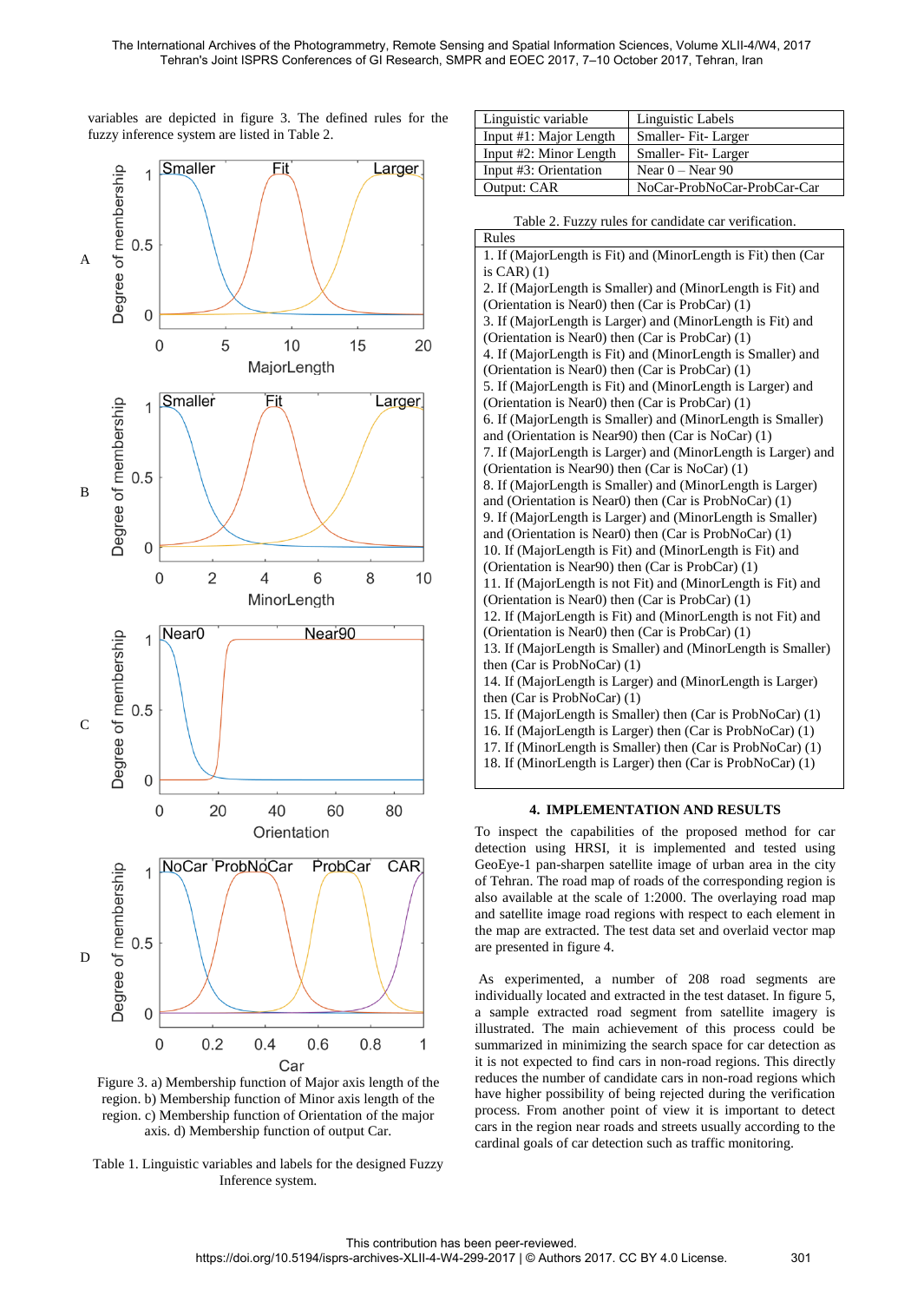

Figure 4. Satellite image and overlaid vector map.



Figure 5. Extracted road segments.

Each extracted road segments are then inspected for car primitives. Geodesic dilation is applied on each segment of extracted roads. The extracted image is considered as mask and therefore reduced smoothed image is considered as marker. Then, Gaussian smoothing filter is applied on the image and digital number of each pixel is reduced by 50 values to generate marker image in 11 bit depth satellite image. Geodesic dilation is repeatedly applied until the results reach stability. The results of Geodesic dilation are presented in figure 6. Thresholding the results, with a threshold set to 30% of the maximum peak, pixels which have high probability of being a car item are marked. To reduce noise, the resulted thresholded image is morphologically closed by a 3x3 structure element.

The resulted candidate pixels are then checked with eight neighbour connectivity and connected elements are labelled, so car primitives are generated. Shape properties of each labelled region is computed and in accordance with data resolution optimum size and direction of objects are extracted and inserted into a fuzzy system via membership functions and rules to provide the capability of car hypothesis verification. The results of each stage of this process is depicted in figure 6.





Figure 6. a) The results of Geodesic dilation on test image b) Thresholding of the Geodesic Dilation, c) Closed Geodesic dilation by a 3x3 isotropic structure element, d) Results of segmentation and labelling and candidate car items generation. e) Verified car items.

Table 3 demonstrates the final results of car detection through confusion matrix. Considering the mentioned confusion matrix the overall accuracy of 83.38% is achieved.

| Tuble 5. Common mutual of the proposed car detection. |       |        |     |                     |  |
|-------------------------------------------------------|-------|--------|-----|---------------------|--|
|                                                       | Car   | No car | Sum | Commission<br>Error |  |
| Car                                                   | 270   |        | 277 | 2.52                |  |
| No Car                                                | 51    |        | 72  | 70.83               |  |
| Sum                                                   | 321   | 28     | 349 |                     |  |
| Omission<br>$Error(\% )$                              | 15.88 | 25     |     |                     |  |

Table 3: Confusion matrix of the proposed car detection.

#### **4.1 Discussions**

The followings briefly address the benefits, problems, achievements and shortcomings of the proposed method:

Geodesic dilation presents less redundant results in comparison with classic morphological operations such as top-hat filtering in terms of extracting primitives. As depicted in figure 7, road surface is covered by noise in Top-hat filtering while on the other hand the surface of the road is entirely removed and only car or some similar other objects remained. In addition, the effect of moving cars in Geodesic dilation image is vividly visible while no trace of such object is detectable in classic Top-Hat filtering. This means that detecting moving cars is potentially applicable through Geodesic dilation.



Figure 7. Comparison of Top Hat with Geodesic dilation.a) Top-Hat filtering results. b) Geodesic dilation results.

The proposed car detection method is successful in marking objects making high grey value contrast to road surface. In other